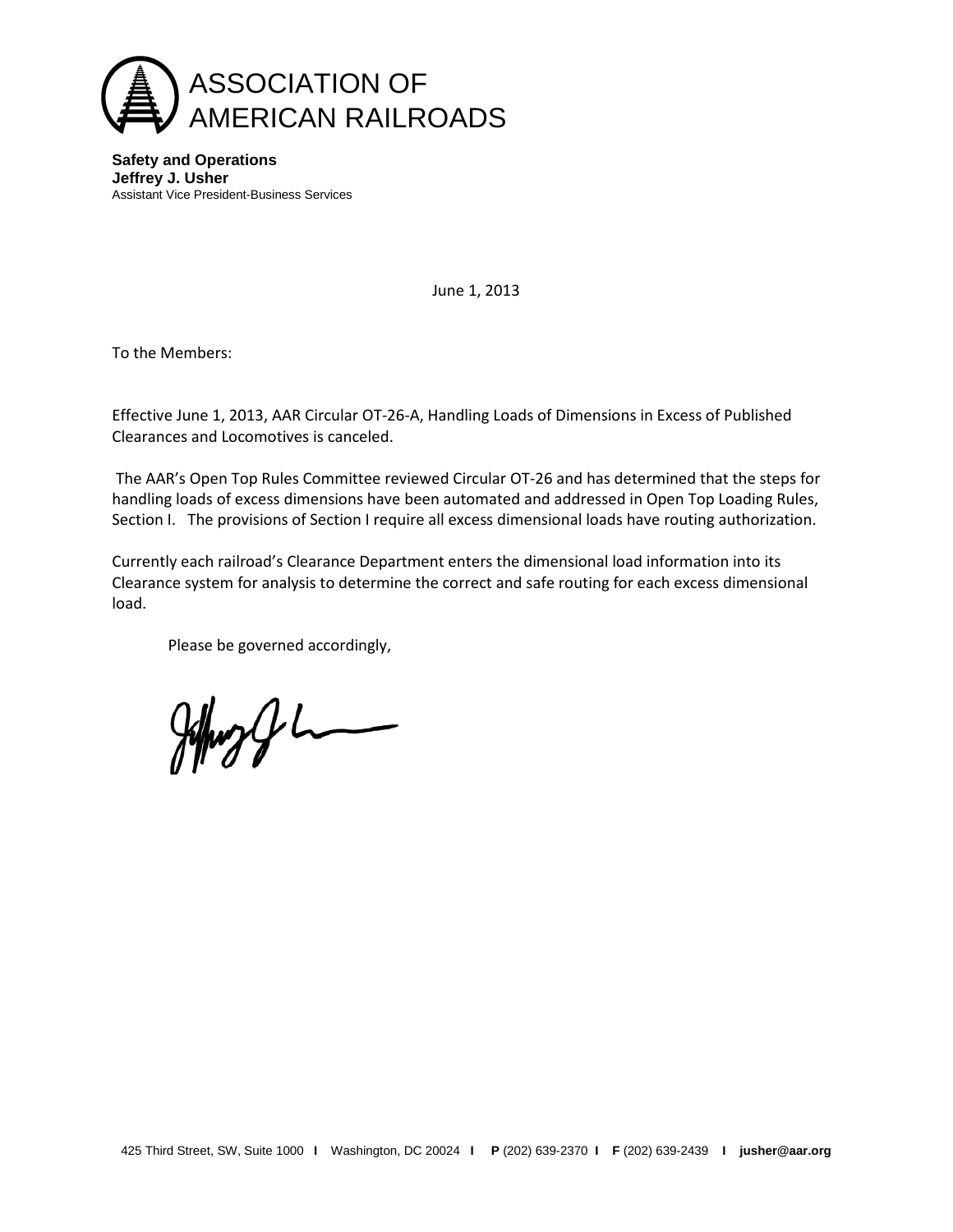

*Association of American Railroads Safety and Operations* • *Business Services 425 Third Street, SW* • *Washington, D.C. 20024*

## CIRCULAR NO. OT-26-A

**IN EFFECT AS OF JUNE 1, 1981**

## **HANDLING LOADS OF DIMENSIONS IN EXCESS OF PUBLISHED CLARANCES AND LOCOMOTIVES,**

Although Railway Line Clearance Circular outlines the specific bases on which loads exceeding published clearances will be accepted by each of the railroads, there are numerous instances of failures to obtain clearance approval and/or to give proper advance notice of deliveries to connections.

Serious hazards are presented if junction terminal forces overlook loads of high and wide dimensions. While the individual roads may have issued specific instructions concerning action to be taken when these shipments are offered and for their handling after acceptance, it is important that supervisory officers exercise constant care and attention in this respect.

The following precautions are necessary:

- 1 Neither accept nor bill without approval of transportation officers of all lines involved in the routing.
	- A. Any load whose dimensions exceed those authorized under the latest Railway Line Clearance publication.
	- B. Any load with a high center of gravity, when approval is required (See Railway Line Clearance publication).
	- C. Any load which exceeds the weight allowed as published for the route shown in the latest issue of Railway Line Clearance publication.
	- D. Any load which, due to its size or construction might require special handling. Reporting shall include all locomotives, cranes and industrial equipment moving on own wheels.
- 2 When checking such loads with transportation officers of all lines involved in the routing, inquires shall include all information required by American Railway Engineering Association Form "Excessive Dimensions Load Report" (copy attached to this circular). Quote file reference if similar movement handled.
- 3 Origin carrier advise all railroads participating in route car number in advance of its delivery to first connecting line with file reference of any previous correspondence. Intermediate line advise connecting line next in route car number in advance of its delivery with file reference.
- 4 Each receiving carrier measures all such loads before acceptance in interchange change in dimensions may have occurred since measurements were taken at origin or previous junction.
- 5 Individual roads observe local restrictions of curves, sidings, or at tunnels, bridges or other obstructions and handle as required.
- 6 Treat such shipments when reconsigned or diverted a new transaction, and proceed as indicated in Items 1 to 5.

It is urged that responsible officers of all Member Roads arrange to educate their forces in this connection so that each shipment will receive proper attention so difficulty will not arise.

On behalf of the General Committee.

John J. Robinson **Secretary** 

Supersedes Circular No. OT-26, dated January 20, 1968

Attachment to Circular – Excessive Dimension Load Report